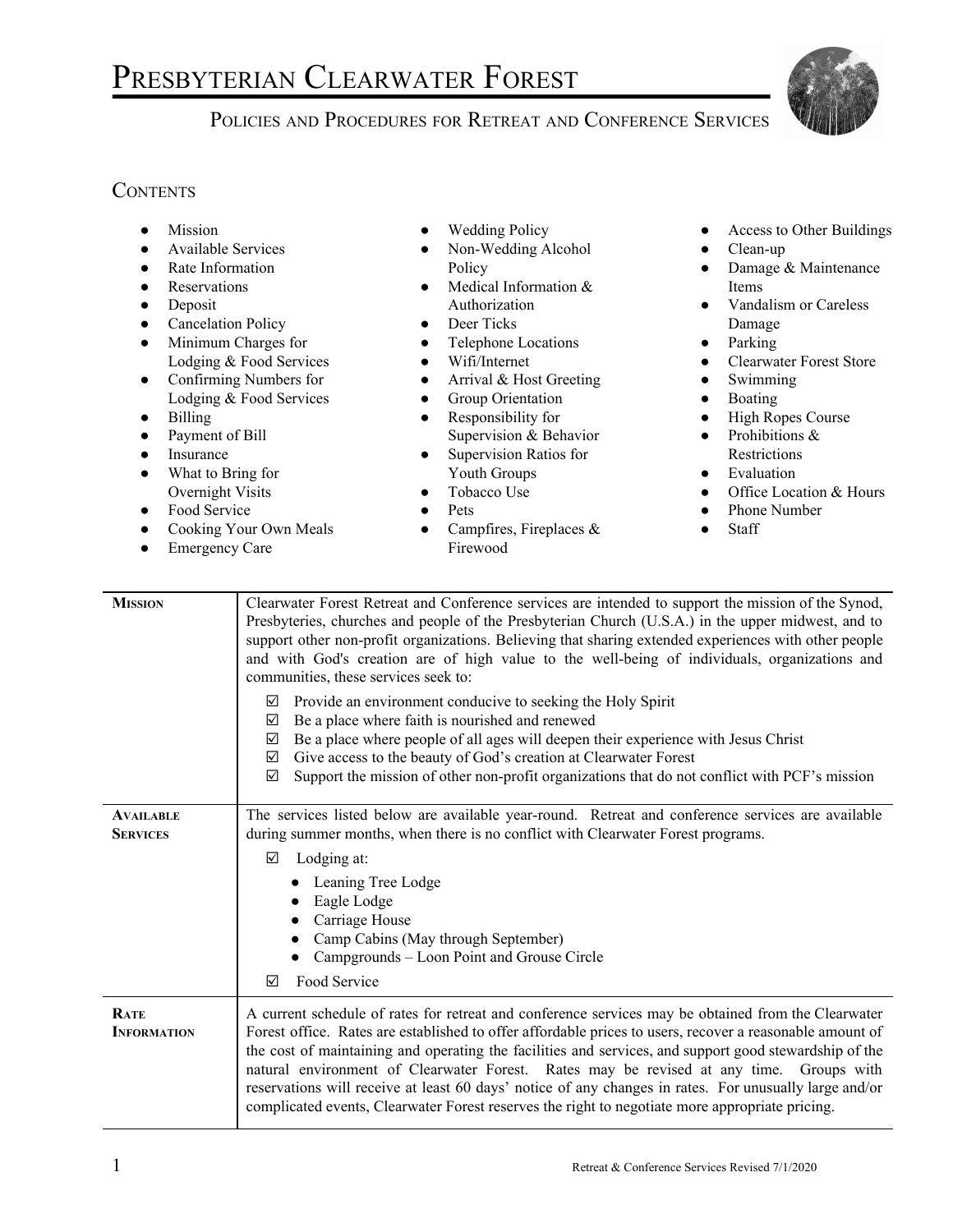|                                                                                      | Day Rates: Clearwater buildings are available for day usage. The day usage rates are as follows:                                                                                                                                                                                                                                                                                                                                              |  |
|--------------------------------------------------------------------------------------|-----------------------------------------------------------------------------------------------------------------------------------------------------------------------------------------------------------------------------------------------------------------------------------------------------------------------------------------------------------------------------------------------------------------------------------------------|--|
|                                                                                      | Hallett Dining Hall - \$300<br>$\bullet$                                                                                                                                                                                                                                                                                                                                                                                                      |  |
|                                                                                      | Leaning Tree Lodge - \$200                                                                                                                                                                                                                                                                                                                                                                                                                    |  |
| <b>RESERVATIONS</b>                                                                  | Eagle Lodge - \$200                                                                                                                                                                                                                                                                                                                                                                                                                           |  |
|                                                                                      | Actual reservations will only be accepted and confirmed upon receipt of a signed contract and the<br>appropriate deposit.                                                                                                                                                                                                                                                                                                                     |  |
|                                                                                      | No reservation is confirmed without a completed contract and deposit. Until a reservation is<br>confirmed for the use of facilities on a particular set of dates, those dates are considered "open" to<br>other groups.                                                                                                                                                                                                                       |  |
|                                                                                      | Presbyterian Clearwater Forest will not be responsible for protecting dates and/or facilities without<br>reservations made by the user. Clearwater Forest does not keep perpetual reservations for any groups<br>for specific annual events.                                                                                                                                                                                                  |  |
| <b>DEPOSIT</b>                                                                       | A minimum deposit is required to confirm reservations for the use of lodges or other services. See the<br>current rate schedule for the appropriate deposit for the services which you are arranging.                                                                                                                                                                                                                                         |  |
| <b>CANCELLATION</b><br><b>POLICY</b>                                                 | Groups that cancel their event more than 90 days prior to the event will receive a 50% refund of their<br>reservation deposit. Groups that cancel their event 90 days or less prior to the event will forfeit their<br>entire deposit. An event which cannot be held because of weather or other disaster can be<br>rescheduled within the next 12 months from the original date with the deposit applied to the new<br>booking.              |  |
| <b>MINIMUM</b><br><b>CHARGES FOR</b><br><b>LODGING AND</b><br><b>FOOD SERVICE</b>    | Minimum charge amounts are included on the Rate Schedule. These amounts represent the least you<br>will be charged for each particular service. If your total charge for a particular service, calculated on<br>a per person basis, is less than the minimum charge, then the minimum charge amount is applied.                                                                                                                               |  |
| <b>CONFIRMING</b><br><b>NUMBERS FOR</b><br><b>LODGING AND FOOD</b><br><b>SERVICE</b> | The numbers of people actually expected to be lodged each night and eat each meal must be<br>confirmed with the Clearwater Forest office no less than four days prior to your arrival. Typically, we<br>will contact you on the Tuesday before you arrive. The numbers you confirm become the minimum<br>for which you will be charged. If your numbers rise after confirming them, you should contact the<br>office and indicate the change. |  |
| <b>BILLING</b>                                                                       | <b>Estimating your bill in advance</b> $-$ To help avoid confusion about billing, we provide estimations of<br>your charges on your reservation contract. If you have any questions about the estimate, contact the<br>Clearwater Forest office.                                                                                                                                                                                              |  |
|                                                                                      | Calculating your actual bill - Your bill is calculated based on the numbers you confirmed prior to<br>the event or on the actual numbers of people being served, whichever is greater.                                                                                                                                                                                                                                                        |  |
| PAYMENT OF BILL                                                                      | Shortly after your event, the Clearwater Forest office will contact your group's contact person to<br>review all charges. An invoice will then be sent to the group in care of the group's contact person.<br>Payment is due within 30 days of receiving the invoice.                                                                                                                                                                         |  |
| <b>INSURANCE</b>                                                                     | A "Certificate of Insurance" from your insurance provider is required. Presbyterian Clearwater<br>Forest's insurance provides coverage only in excess of all other collectable coverages in force.<br>Clearwater Forest has insurance coverage only on an "excess" basis for injuries to guests.                                                                                                                                              |  |
|                                                                                      | Clearwater Forest is not responsible for accidents/injuries as a result of individual or user group's<br>actions.                                                                                                                                                                                                                                                                                                                             |  |
| WHAT TO BRING<br><b>FOR OVERNIGHT</b><br><b>VISITS</b>                               | Each person will need to bring everything they need or want for on top of the mattress and in the<br>bathroom, unless you stay at Leaning Tree Lodge, Eagle Lodge or Carriage House. This a brief list of<br>suggestions for summer cabins.                                                                                                                                                                                                   |  |
|                                                                                      | ☑<br>Sleeping bag or sheets and blankets                                                                                                                                                                                                                                                                                                                                                                                                      |  |
|                                                                                      | Pillow<br>☑<br>Bath towel, hand towel, washcloth<br>☑<br>$\blacktriangledown$<br>Soap, shampoo, toothpaste<br>$\triangledown$<br>Flashlight<br>Boots for snow, rain and mud<br>$\blacktriangledown$                                                                                                                                                                                                                                           |  |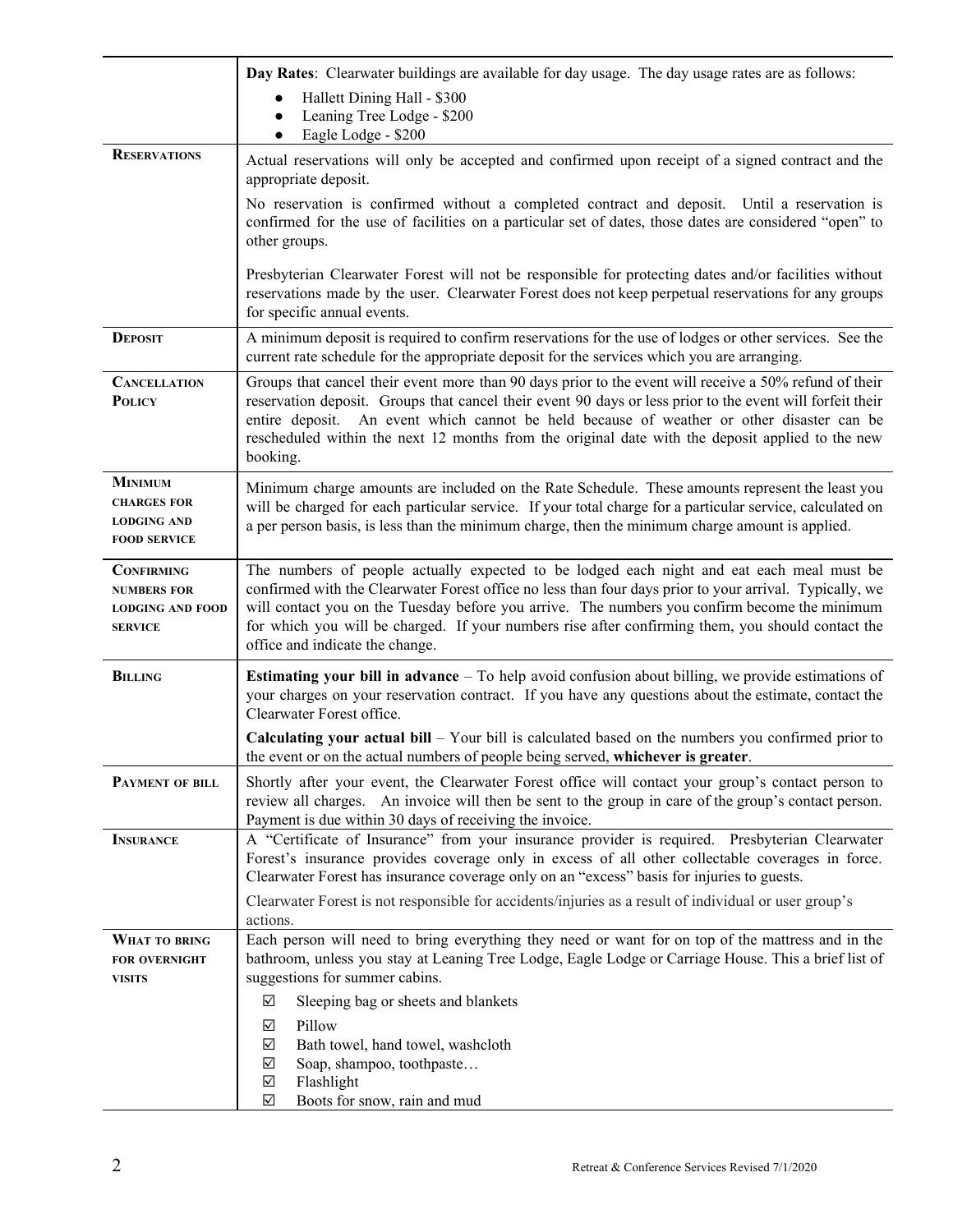| <b>FOOD SERVICE</b>                     | Clearwater Forest is proud of its great tasting food. Food service is available Sept-May. Meals are<br>served in Hallett Hall (the Dining Hall). However, special arrangements may be made for meals to be<br>served at Leaning Tree Lodge or Eagle Lodge. Food service is available to all groups, so be prepared<br>to share the Dining Room with other guests. Menus are planned by the Clearwater Forest Food<br>Service Director. The food service staff is open to your suggestions or special needs related to food<br>services. However, since more than one group may be served at a time, Clearwater Forest will plan<br>the menus. Groups with unique food service needs (for example: special dinners or other receptions)<br>that do not match the standard type of retreat meals can work with the Clearwater Forest staff to plan<br>for such special events and appropriate rates will be set by Clearwater Forest.<br>Meals are served buffet style for breakfast and lunch and family style for dinners - Hot food is<br>picked up in serving containers for each table at the kitchen counter. Groups are expected to assist in<br>the setting of tables and clearing of tables for each meal. A few people should arrive at the Dining<br>Hall fifteen minutes prior to each meal and ask the kitchen staff for instructions on setting the tables.<br><b>Special Diets</b> $-$ Be sure to contact the office regarding individuals with special diet needs such as |  |
|-----------------------------------------|-----------------------------------------------------------------------------------------------------------------------------------------------------------------------------------------------------------------------------------------------------------------------------------------------------------------------------------------------------------------------------------------------------------------------------------------------------------------------------------------------------------------------------------------------------------------------------------------------------------------------------------------------------------------------------------------------------------------------------------------------------------------------------------------------------------------------------------------------------------------------------------------------------------------------------------------------------------------------------------------------------------------------------------------------------------------------------------------------------------------------------------------------------------------------------------------------------------------------------------------------------------------------------------------------------------------------------------------------------------------------------------------------------------------------------------------------------------------------------------------|--|
|                                         | vegetarian, diabetic or food allergies.<br><b>Standard Meal Times</b> – Unless you make a special request for a different meal time, meals will be<br>served at the standard time listed below. Whenever possible, special requests for different meal times<br>will be honored, but Clearwater Forest reserves the right to maintain the standard schedule when more<br>than one group is being served.                                                                                                                                                                                                                                                                                                                                                                                                                                                                                                                                                                                                                                                                                                                                                                                                                                                                                                                                                                                                                                                                                |  |
|                                         | <b>Breakfast</b><br>8:00 am<br>$\bullet$<br>12:30 pm<br>Lunch<br>$\bullet$<br>Dinner<br>5:30 pm<br>$\bullet$<br>12:00 noon<br><b>Sunday Dinner</b><br>$\bullet$                                                                                                                                                                                                                                                                                                                                                                                                                                                                                                                                                                                                                                                                                                                                                                                                                                                                                                                                                                                                                                                                                                                                                                                                                                                                                                                         |  |
| <b>COOKING YOUR</b><br><b>OWN MEALS</b> | Leaning Tree Lodge, Eagle Lodge, and The Carriage House are each equipped with kitchen and<br>dining spaces for groups that prefer to do their own cooking. Basic cooking and tableware are<br>provided; dish soap will also be provided. Groups planning to do their own cooking should contact<br>the Clearwater Forest office to review their specific needs and what is available in the building they<br>will use.                                                                                                                                                                                                                                                                                                                                                                                                                                                                                                                                                                                                                                                                                                                                                                                                                                                                                                                                                                                                                                                                 |  |
| <b>EMERGENCY CARE</b>                   | Clearwater Forest does not provide emergency medical personnel for rental or user groups. We<br>do provide Emergency contact numbers near the phones in Leaning Tree Lodge, Eagle Lodge,<br>and Osprey House. Clearwater Forest                                                                                                                                                                                                                                                                                                                                                                                                                                                                                                                                                                                                                                                                                                                                                                                                                                                                                                                                                                                                                                                                                                                                                                                                                                                         |  |
|                                         | Strongly encourages all groups to provide their own "on duty" individuals who are certified<br>☑<br>in First Aid and CPR.                                                                                                                                                                                                                                                                                                                                                                                                                                                                                                                                                                                                                                                                                                                                                                                                                                                                                                                                                                                                                                                                                                                                                                                                                                                                                                                                                               |  |
|                                         | ☑<br>Does not provide emergency transportation. User groups are responsible for their own<br>transportation.                                                                                                                                                                                                                                                                                                                                                                                                                                                                                                                                                                                                                                                                                                                                                                                                                                                                                                                                                                                                                                                                                                                                                                                                                                                                                                                                                                            |  |
|                                         | Provides First Aid supplies located in the kitchen of each residential lodge and at the office.<br>☑<br>However, groups are again strongly encouraged to bring their own first aid supplies.<br>Clearwater Forest has an AED on-site which is located in the Dining Hall next to the<br>✓<br>fireplace.                                                                                                                                                                                                                                                                                                                                                                                                                                                                                                                                                                                                                                                                                                                                                                                                                                                                                                                                                                                                                                                                                                                                                                                 |  |
| <b>WEDDING POLICY</b>                   | When making reservations, guests with a direct connection to Clearwater Forest or Presbyterian<br>Church (USA) are given priority reservations. Reservations may be made one year to the date of the<br>weekend/ date. Clearwater Forest will confirm with wedding inquiries by the end of business day the<br>Tuesday following the first business day to contract wedding parties not directly connected to<br>Clearwater Forest or PC(USA) congregations. Due to high use of our facility with retreat groups, we<br>limit the number of weddings to no more than four per year.<br>\$3000<br>Wedding fee / site fee<br>$\bullet$<br>Non-Refundable alcohol fee*<br>\$500<br>Kitchen Fee**<br>\$200<br>Refundable Cleaning fee/deposit.<br>\$400<br>$\bullet$<br>\$3700<br>Lodging (Leaning Tree & Eagle Lodge – Fri-Sun)<br>$\bullet$                                                                                                                                                                                                                                                                                                                                                                                                                                                                                                                                                                                                                                               |  |
|                                         | Total is \$7800.00 minus cleaning fee = $$7400.00$ . If no alcohol is served \$6900.00                                                                                                                                                                                                                                                                                                                                                                                                                                                                                                                                                                                                                                                                                                                                                                                                                                                                                                                                                                                                                                                                                                                                                                                                                                                                                                                                                                                                  |  |
|                                         | *if alcohol is served                                                                                                                                                                                                                                                                                                                                                                                                                                                                                                                                                                                                                                                                                                                                                                                                                                                                                                                                                                                                                                                                                                                                                                                                                                                                                                                                                                                                                                                                   |  |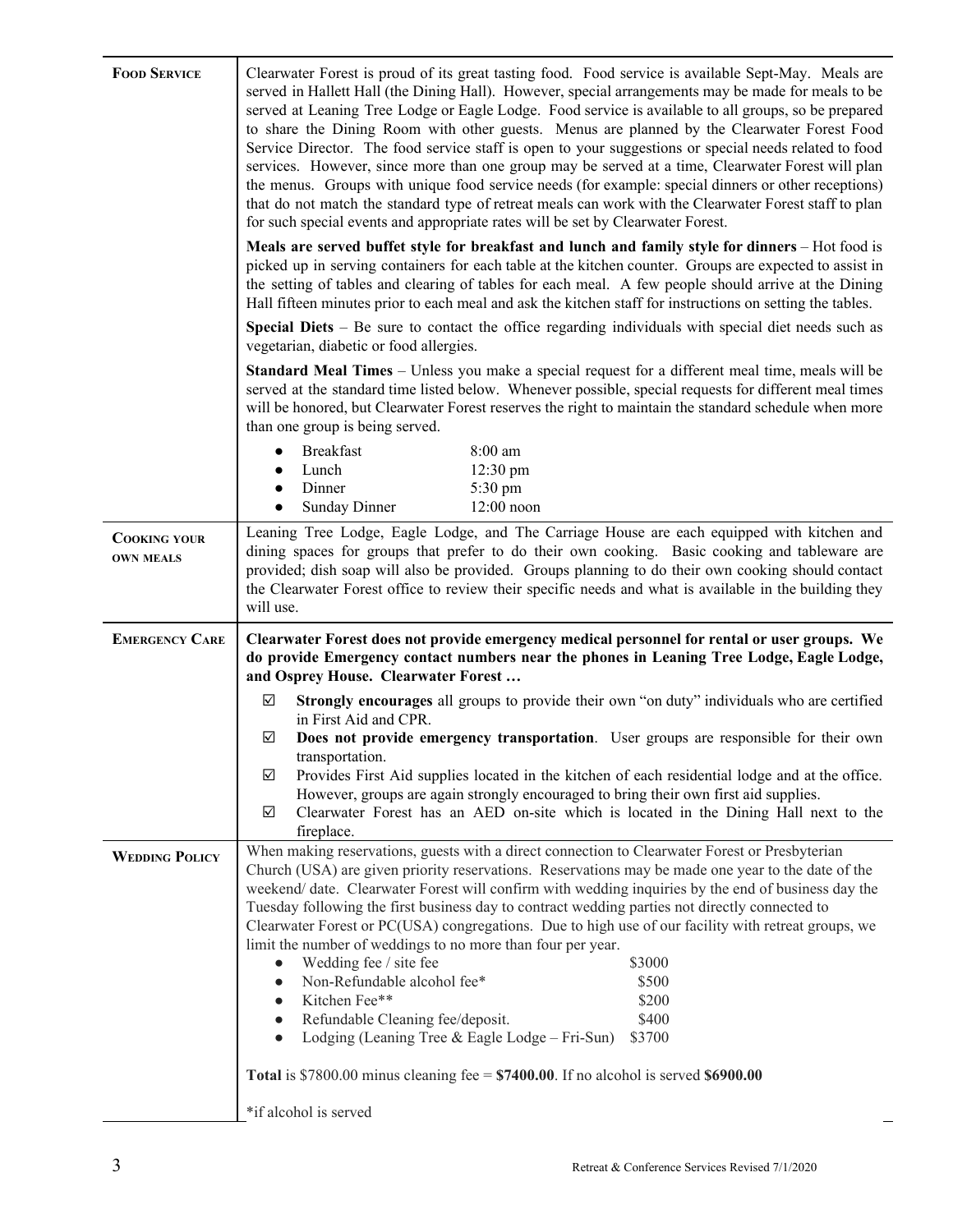|                                          | **Licensed Food Service / caterer with insurance required to use the kitchen. Food may be stored in<br>the main kitchen refrigerator or freezer with prior arrangements. Exclusive use of Dining Hall<br>requires a two night reservation for all facilities (Eagle, Leaning Tree, and summer cabins (April –<br>September.)                                      |
|------------------------------------------|-------------------------------------------------------------------------------------------------------------------------------------------------------------------------------------------------------------------------------------------------------------------------------------------------------------------------------------------------------------------|
|                                          | <b>Alcohol</b><br>Clearwater Forest is not responsible for accidents/injuries as a result of individual or user<br>$\bullet$<br>group's actions.<br>Beer/wine/champagne may be served to legal age adults and must be well supervised by<br>$\bullet$                                                                                                             |
|                                          | designated adult. Clearwater Forest prefers that distribution/supervision be done by a licensed<br>bartender/caterer and appropriate supervision/security be arranged as needed.<br>No glass containers are allowed outside of buildings<br>$\bullet$<br>Alcohol is limited to beer/wine/champagne. No hard liquor is permitted on Clearwater Forest<br>$\bullet$ |
|                                          | Property. Kegs are limited to wedding reception in appropriate quantities. Taps and alcoholic<br>beverages will not be served during the last 30 minutes of the reception and taps are to be<br>secured following the wedding reception.<br>Groups are asked to recycle and clean up all signs of alcohol before departing.<br>$\bullet$                          |
|                                          | <b>Cleaning Fee/Deposit</b><br>A refundable \$400 cleaning fee/deposit will be returned ONLY if the facility is returned and<br>cleaned in the same condition it was found. The entire deposit will be forfeited if any evidence<br>is found of damage/litter or additional staff time is required to clean.                                                      |
|                                          | All other rental policies are strictly enforced.                                                                                                                                                                                                                                                                                                                  |
| NON-WEDDING                              | As part of our service and guest policies, we do allow alcohol in moderation with the following                                                                                                                                                                                                                                                                   |
| <b>ALCOHOL POLICY</b>                    | stipulations.                                                                                                                                                                                                                                                                                                                                                     |
|                                          | Alcohol is ONLY to be served to legal adults and inside buildings or within 50 feet of the<br>1.                                                                                                                                                                                                                                                                  |
|                                          | building or campsite. Alcohol is prohibited in any Clearwater Forest watercraft.<br>For family retreats/events, alcohol may be consumed in the presence of family members who are<br>2.                                                                                                                                                                           |
|                                          | not of age. For all other events, where youth are present, alcohol is strictly prohibited.                                                                                                                                                                                                                                                                        |
|                                          | Beer and wine are the only beverages permitted.<br>3.                                                                                                                                                                                                                                                                                                             |
|                                          | Hard alcohol is prohibited.<br>4.                                                                                                                                                                                                                                                                                                                                 |
|                                          | Kegs are not permitted<br>5.                                                                                                                                                                                                                                                                                                                                      |
|                                          | Damage / cleaning fee of \$150 (minimum charge) will be assessed for any excessive cleaning that<br>6.                                                                                                                                                                                                                                                            |
|                                          | is a result of misuse of alcohol.                                                                                                                                                                                                                                                                                                                                 |
|                                          | Groups are asked to recycle and clean up all signs of alcohol before departing.<br>7.                                                                                                                                                                                                                                                                             |
| <b>MEDICAL</b><br><b>INFORMATION AND</b> | All user groups are encouraged to collect and maintain the following information about each of their<br>members, especially minors traveling without their own parents:                                                                                                                                                                                           |
| <b>AUTHORIZATION</b>                     | ☑<br>Name                                                                                                                                                                                                                                                                                                                                                         |
|                                          | $\triangledown$<br>Address                                                                                                                                                                                                                                                                                                                                        |
|                                          | Home and work phone numbers<br>☑                                                                                                                                                                                                                                                                                                                                  |
|                                          | Email address<br>☑                                                                                                                                                                                                                                                                                                                                                |
|                                          | Emergency contact names and numbers<br>☑<br>☑                                                                                                                                                                                                                                                                                                                     |
|                                          | Information regarding allergies, diet concerns, health conditions requiring treatment and<br>physical limitations.                                                                                                                                                                                                                                                |
|                                          | Health Insurance, including<br>☑                                                                                                                                                                                                                                                                                                                                  |
|                                          | Name of insured                                                                                                                                                                                                                                                                                                                                                   |
|                                          | Name of carrier<br>$\bullet$                                                                                                                                                                                                                                                                                                                                      |
|                                          | Insurance number and/or group number<br>$\bullet$                                                                                                                                                                                                                                                                                                                 |
|                                          | For groups with minors traveling without their own parents, a signed medical authorization is strongly<br>encouraged.                                                                                                                                                                                                                                             |
|                                          | Deer ticks are present at Clearwater Forest. We strongly urge frequent tick checks and that parents                                                                                                                                                                                                                                                               |
| <b>DEER TICKS</b>                        | assist their children with tick checks. Additional information about deer ticks and Lymes Disease<br>may be found posted in Hallett Hall and the Health Center.                                                                                                                                                                                                   |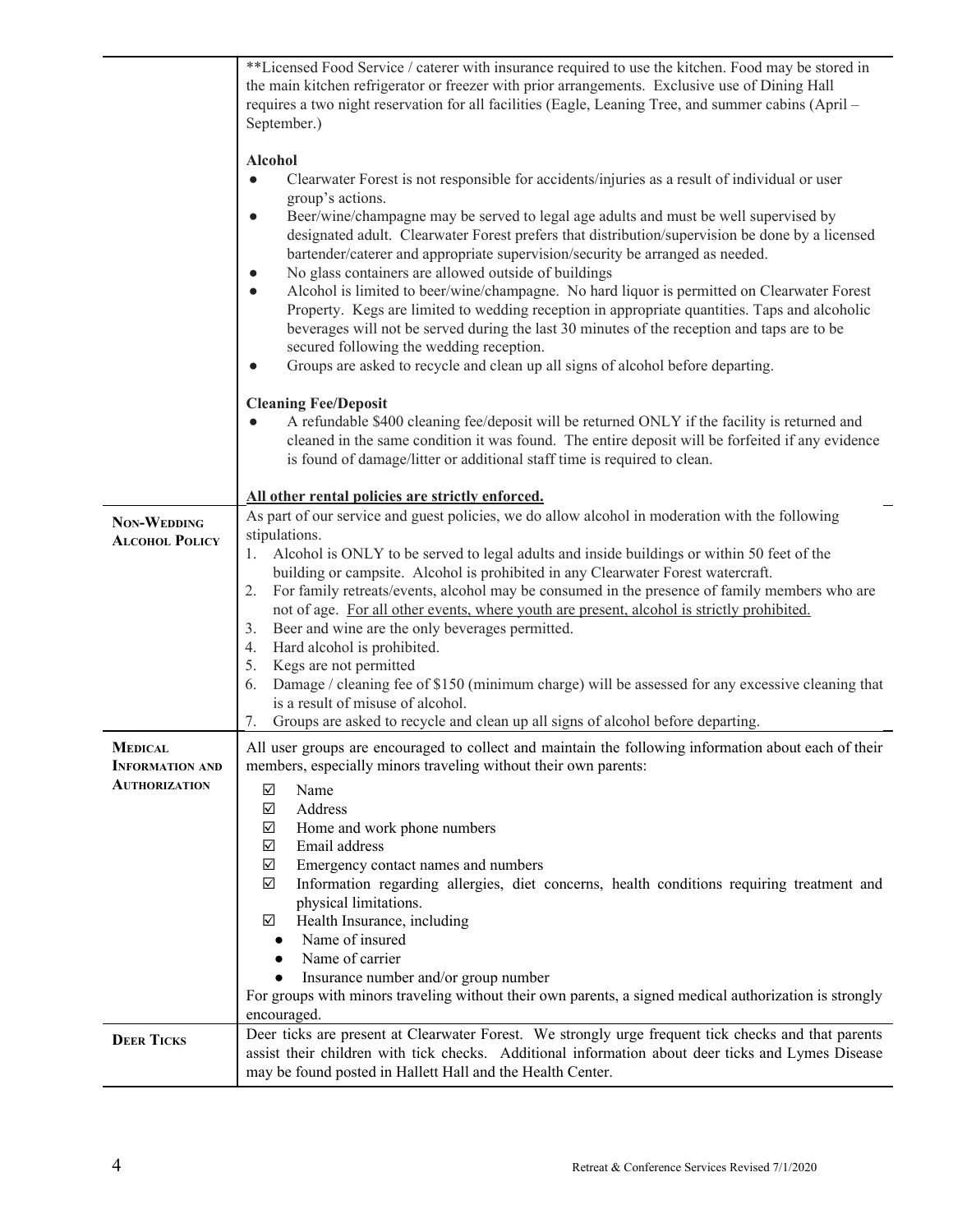| <b>TELEPHONE</b><br><b>LOCATIONS</b>                                   | A phone is located in the kitchen of the Dining Room (Hallett Hall). Cell phone coverage is decent<br>with Verizon and AT&T. T-Mobile and Sprint are difficult to get reception.                                                                                                                                                                                                                                                                                                                                                                                                                                                 |
|------------------------------------------------------------------------|----------------------------------------------------------------------------------------------------------------------------------------------------------------------------------------------------------------------------------------------------------------------------------------------------------------------------------------------------------------------------------------------------------------------------------------------------------------------------------------------------------------------------------------------------------------------------------------------------------------------------------|
| WIFI/INTERNET                                                          | We are pleased to provided limited WIFI connection to guests in Leaning Tree and Eagle Lodges.<br>We ask that no large files/downloads/streaming of videos/music happen as it will consume a large<br>quantity of our monthly usage amount.                                                                                                                                                                                                                                                                                                                                                                                      |
| <b>ARRIVAL AND</b><br><b>HOST GREETING</b>                             | Most groups arrive after office hours, so you do not need to "check-in." A Clearwater Forest<br>representative or Host will visit with your group in person shortly after you arrive. The host will<br>check to see if there are any questions arising from the Clearwater policy and procedure information<br>or the orientation led by their group leader, and be available throughout the event either on site or on<br>call with cell phone number provided to the group leader.                                                                                                                                             |
| <b>GROUP</b><br><b>ORIENTATION</b>                                     | Group leaders are expected to orient their own groups to all of the information in this document and<br>the emergency information documents. A Clearwater Staff Member will be available to assist in the<br>group orientation.                                                                                                                                                                                                                                                                                                                                                                                                  |
| <b>RESPONSIBILITY</b><br><b>FOR SUPERVISION</b><br><b>AND BEHAVIOR</b> | Group leaders are generally responsible for the conduct of their group members. Parents are<br>responsible for the behavior and supervision of their own children. Clearwater Forest does not<br>provide direct supervision for children in retreat service user groups. Clearwater Forest staff will<br>report inappropriate activities to the group leader.                                                                                                                                                                                                                                                                    |
| <b>SUPERVISION</b><br><b>RATIOS FOR YOUTH</b><br><b>GROUPS</b>         | Groups are expected to maintain a ratio of at least one youth leader for every eight youth nine years<br>and up. There must be at least two youth leaders at all times.                                                                                                                                                                                                                                                                                                                                                                                                                                                          |
| <b>TOBACCO USE</b>                                                     | Tobacco use (pipe, cigarette, e-cigarette or chewing tobacco) is not permitted in any building of<br>Clearwater Forest. Designated smoking areas may be established with direction from Clearwater Staff<br>for adult retreat groups. Smoking will not be permitted within 30 feet of any doors/windows of<br>buildings, or in the proximity of any underage youth. User groups are asked to not leave any sign of<br>tobacco products.                                                                                                                                                                                          |
| <b>PETS</b>                                                            | Guests staying in any buildings are not permitted to bring pets. A \$500 fee will be imposed if a guest<br>has a dog/pet in the lodges and will also be asked to leave. Guests staying in the campgrounds are<br>permitted to bring dogs; dogs must be on leashes at all times. Dogs that bark excessively and are not<br>able to be quieted will be required to leave Clearwater Forest along with their owners. Owners must<br>clean up after their own animals. Pets are not allowed in the beach/swim area. We do have a service<br>animal policy in place – please see separate Service Animal Policy for that information. |
| CAMPFIRES,<br><b>FIREPLACES AND</b>                                    | <b>Campfires</b> are restricted to the designated fire pits. Guests are welcome to gather firewood that is<br>laying on the ground in the forest, or use wood that is stocked near each fire pit.                                                                                                                                                                                                                                                                                                                                                                                                                                |
| <b>FIREWOOD</b>                                                        | Fireplaces: Split wood for inside fireplaces is provided in the buildings.                                                                                                                                                                                                                                                                                                                                                                                                                                                                                                                                                       |
| <b>ACCESS TO OTHER</b><br><b>BUILDINGS</b>                             | PRIVACY PLEASE<br>Most groups come to Clearwater Forest to seek a bit of isolation. Respect the space of other groups.<br>Do not enter any building that is not specifically reserved for use by your group. Remember to avoid<br>outdoor activities close to another group's building.                                                                                                                                                                                                                                                                                                                                          |
|                                                                        | <b>INTRUDERS</b><br>All visitors who are not with registered groups must report to the Clearwater Forest office upon<br>arrival. A part of your orientation includes information about other groups using Clearwater Forest at<br>the same time you are. Please contact the PCF host to report suspected intruders that do not seem to<br>be with other registered groups.                                                                                                                                                                                                                                                       |
| <b>CLEAN-UP</b>                                                        | Groups are expected to assist with the clean-up of buildings and other facilities they use for lodging,<br>dining, meetings, or any other purpose. Each building has a specific set of clean-up instructions.<br>Groups leaving the facilities with excessive cleaning or damage will be billed accordingly.                                                                                                                                                                                                                                                                                                                     |
| DAMAGE &<br><b>MAINTENANCE</b><br><b>ITEMS</b>                         | Urgent concerns should be reported immediately to the PCF host. Contact numbers are provided in<br>the welcome letter that is in the building when you arrive. Otherwise, please report problems to the<br>office on the evaluation form.                                                                                                                                                                                                                                                                                                                                                                                        |
| <b>VANDALISM OR</b><br><b>CARELESS DAMAGE</b>                          | Buildings are inspected before and after each event. Groups will be charged for labor and material<br>costs associated with the repair of any new damage found.                                                                                                                                                                                                                                                                                                                                                                                                                                                                  |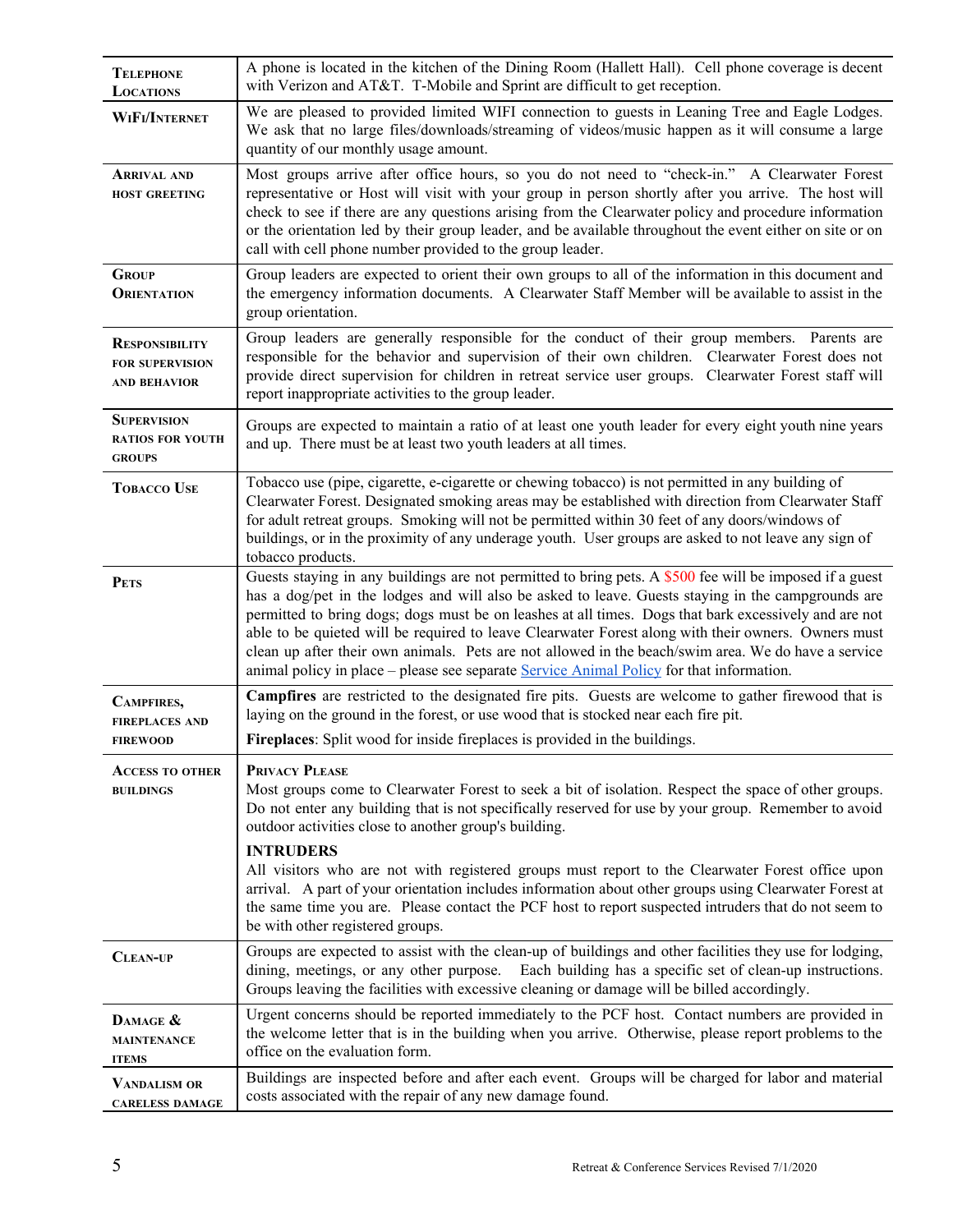| <b>PARKING</b>                           | Limited parking is available at Leaning Tree Lodge and at Osprey House. Parking for Eagle Lodge is<br>provided near the Southeast corner of the building approximately 250 feet away. Additional parking<br>is available at the main parking lot. See the site map for suggested parking areas.                                                                                                                                                                                                                                                                                                                                                                                                                                                                                                                                                                                                                                                                                                                                                                                                                                                                                                                                                                                                                                 |  |
|------------------------------------------|---------------------------------------------------------------------------------------------------------------------------------------------------------------------------------------------------------------------------------------------------------------------------------------------------------------------------------------------------------------------------------------------------------------------------------------------------------------------------------------------------------------------------------------------------------------------------------------------------------------------------------------------------------------------------------------------------------------------------------------------------------------------------------------------------------------------------------------------------------------------------------------------------------------------------------------------------------------------------------------------------------------------------------------------------------------------------------------------------------------------------------------------------------------------------------------------------------------------------------------------------------------------------------------------------------------------------------|--|
| <b>CLEARWATER</b><br><b>FOREST STORE</b> | A variety of clothing apparel, blankets and other items are available in the Clearwater Forest store.<br>Contact the office to make arrangements for the store to be open when your group is visiting.                                                                                                                                                                                                                                                                                                                                                                                                                                                                                                                                                                                                                                                                                                                                                                                                                                                                                                                                                                                                                                                                                                                          |  |
| <b>SWIMMING</b>                          | Swimming and all other aquatic activities are permitted but only "at your own risk." User groups must<br>assume all responsibility for the water safety of their members. LIFEGUARDS ARE NOT PROVIDED,<br>therefore we strongly encourage groups to follow our safety guidelines listed below:<br>Have your own Red Cross certified lifeguard(s) on duty whenever swimming or boating are<br>☑<br>occurring.<br>Swimming is permitted only in the swimming area located near Leaning Tree<br>☑<br>$\sqrt{}$<br>Swimming and/or boating may occur only during daylight hours.<br>$\checkmark$<br>No head first diving.<br>$\checkmark$<br>No more than five persons at a time on any raft.<br>$\checkmark$<br>No rough play on docks or rafts.<br>$\checkmark$<br>No swimming under rafts or docks.<br>$\blacktriangledown$<br>Children must be accompanied by their own parent or another adult designated by their<br>parent.<br>$\triangledown$<br>Clearwater Forest may close the waterfront to all or some aquatic activity.<br>$\sqrt{}$<br>During the operation of summer camps or other Clearwater Forest program events, the beach<br>and all other waterfront resources are not available to rental user groups without a specific<br>authorization from the Program Director or Executive Director.                   |  |
| <b>BOATING</b>                           | Again, aquatic activities are permitted but only "at your own risk." User groups must assume all<br>responsibility for the water safety of their members. Retreat groups may use watercraft located at<br>Leaning Tree Beach only. Watercraft at the summer beach are reserved for Clearwater Forest<br>programs and not for general use (Sailboats, kayaks, paddleboards, canoes, etc.)<br>All boaters MUST:<br>Properly wear personal floatation devices (PFDs) at all times on the water.<br>☑<br>$\sqrt{}$<br>Comply with any other specific instructions given by Clearwater Forest staff, such as<br>precautions related to weather conditions.<br>Stay in visual contact with the launching area<br>☑<br>$\blacktriangledown$<br>Stay low in the boat<br>$\triangledown$<br>Stay clear of swimmers, fishing boats and sailboats<br>$\color{red}\blacktriangledown$<br>Return all equipment to the proper storage locations or as instructed by Clearwater Forest<br>staff<br>Boating capacity is limited to the number of seats on the watercraft.<br>☑<br><b>All boaters MUST NOT:</b><br>Put tips of paddles into anything but water or air, use the butt for pushing off<br>$\bullet$<br>Stand, lean or sit on boats that are still on land<br>Bump boats with each other<br>Crash into rocks, docks or other objects |  |
| <b>HIGH ROPES</b><br><b>COURSE</b>       | Our High Ropes Course is open to any group that would like to experience it; however, there is an<br>additional fee associated with its use and registrations must be made at least 30 days in advance to<br>ensure appropriate staffing. For more information please contact the Clearwater Forest office.                                                                                                                                                                                                                                                                                                                                                                                                                                                                                                                                                                                                                                                                                                                                                                                                                                                                                                                                                                                                                     |  |
| PROHIBITIONS AND<br><b>RESTRICTIONS</b>  | The following items are not permitted in any Clearwater Forest retreat and conference facilities,<br>inside or out:<br>HARD ALCOHOL/LIQUOR<br>$\bullet$<br><b>ILLEGAL DRUGS</b><br><b>FIREARMS</b><br><b>FIREWORKS</b><br>PETS* (Pets are allowed in the campgrounds, but must be kept on leash and quiet)                                                                                                                                                                                                                                                                                                                                                                                                                                                                                                                                                                                                                                                                                                                                                                                                                                                                                                                                                                                                                      |  |